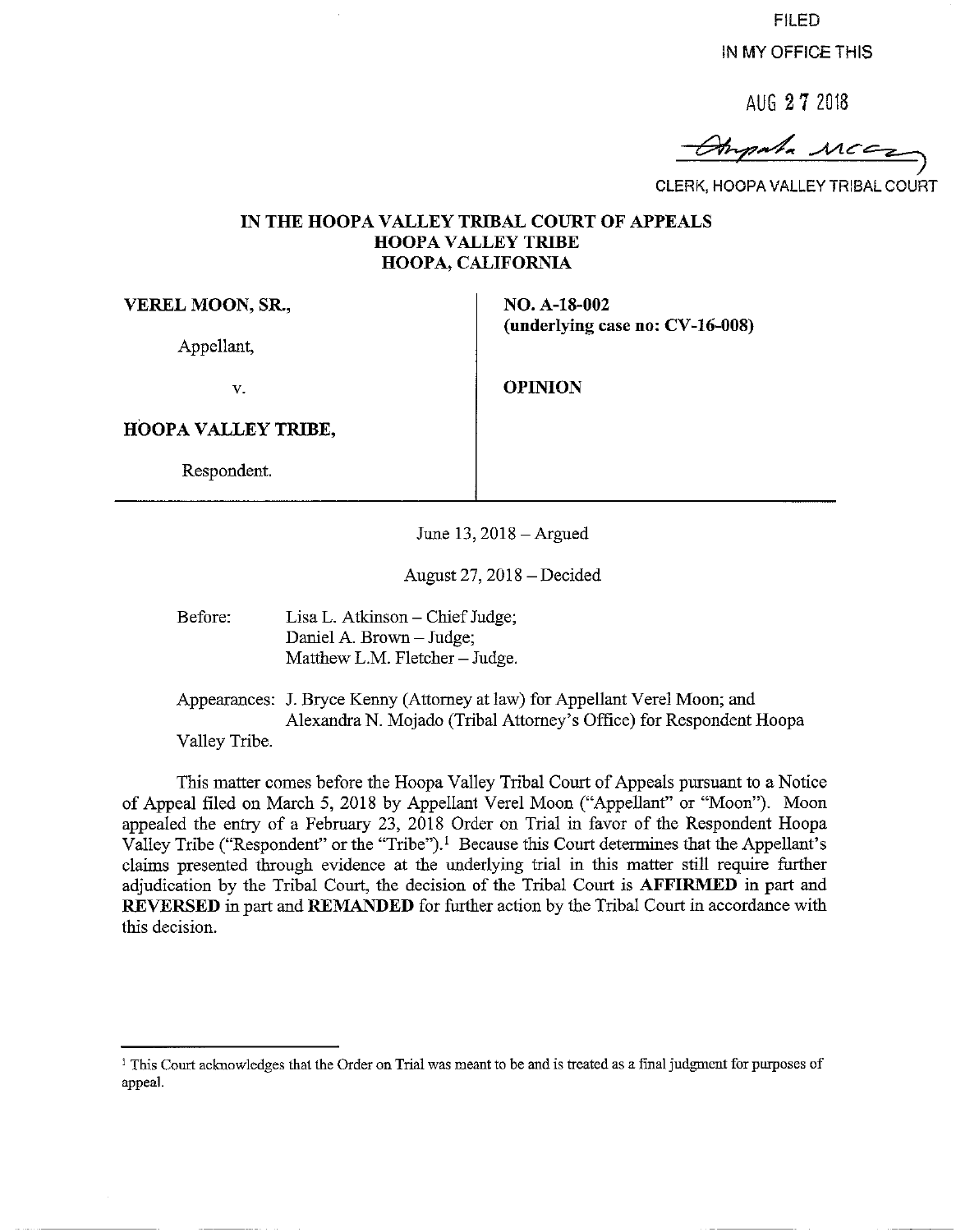## **I. Facts and Procedural History**

Previously, Moon was an employee of the Tribe's Fiscal Department from August 2008 through June 3, 2016, when that employment was terminated by the Tribe. Moon subsequently grieved his termination and filed a *pro* se complaint on July 5, 2016 in the Tribal Court pursuant to the Tribe's code, HVTC § 1.1.04(f). On August 19, 2016, Moon sought leave to amend his complaint which was granted by the Tribal Court on October 22, 2016, resulting in Moon's first amended complaint being filed on November 17, 2016 (the "amended complaint"). The amended complaint alleged that the Tribe violated 30 HVTC § 8.1, which provides that tribal employment may be terminated either (1) when an employee's performance remains unsatisfactory after disciplinary action and counseling, or (2) when an employee's performance is "seriously prejudicial to the best interests of the Tribe." Additionally, the amended complaint alleged that the Tribe violated 30 HVTC § 5.5, which prohibits harassment of tribal employees by tribal managers, but Moon voluntarily dismissed that claim prior to trial.

The Tribe's limited waiver of sovereign immunity allowing the tribal court to assert jurisdiction over wrongful termination actions is codified at 1 HVTC  $\S$  1.1.04(f). The code further provides in relevant part that suits brought in accordance with this limited waiver of immunity must "state with particularity in the complaint the following . . . any relevant Tribal codes alleged to have been violated and the specific action that violated the relevant tribal codes. . . ." 2 HVTC § 2.3.09(h). The Tribe answered the complaint on December 9, 2016.

Present counsel for Moon entered the case on June 23, 2017. On October 2, 2017, Moon dismissed his Second Cause of Action for Harassment leaving the remaining pled claim for wrongful termination to proceed to a bench trial before the Tribal Court (the Honorable Leona Colegrove, Judge *Pro Tem*) on December 11 and 21, 2017. The Tribe submitted its trial brief on November 27, 2017 and Moon submitted his trial brief on November 29, 2017.

# **II. The Tribal Court Order<sup>2</sup>**

On February 23, 2018, the Tribal Court issued its Order on Trial finding for the Tribe. First, despite the fact that Moon had dismissed his harassment claims, the trial court nevertheless held that the Plaintiff failed to prove those claims. Second, the Tribal Court concluded that Moon "proffered new claims" alleging a violation of the "progressive discipline" that the Tribe's personnel policies "clearly intended" to be utilized. This second finding appears to be the mixture of a conclusion of law and a finding of jurisdictional fact. The court's order stated (1) the Tribe was obligated to provide "progressive discipline" before terminating Plaintiff's

<sup>&</sup>lt;sup>2</sup> In this appeal, the Tribe raised an additional argument in that Moon's Notice of Appeal is deficient under 2 HVTC § 2.6.03(e) and does not advise the Tribe as to the issues present in this appeal thus requiring dismissal of this appeal by this Court. We hold Moon's notice satisfies the requirement to "summarize briefly the alleged mistake of the trial court …." 2 HVTC § 2.6.03. Though Moon's Notice of Appeal was not the picture of clarity, the court and Appellee Tribe easily concluded what issues were at stake in this appeal, namely the issue of whether the trial court properly disregarded Appellant's "progressive discipline" claims.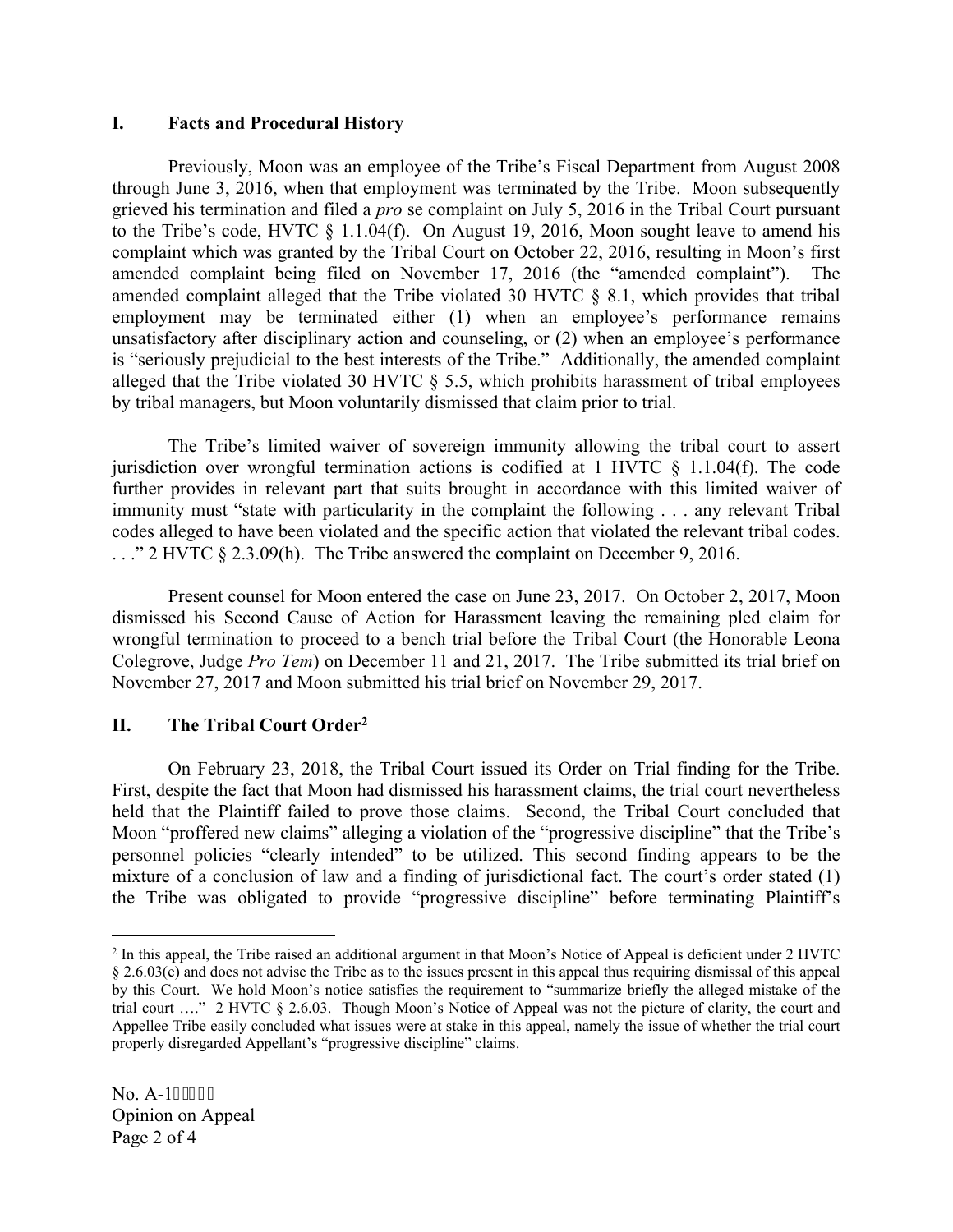employment (a legal conclusion), and (2) Plaintiff's claims relating to "progressive discipline" were "new claims" that had not been alleged as required by 2 HVTC  $\S$  2.3.09(h) (a finding of jurisdictional fact).

### **III. Discussion**

We hold the trial court's determination that Moon did not comply with the pleading rules of 2 HVTC § 2.3.09(h) in alleging a violation of a supposed "progressive discipline" requirement contained in 30 HVTC § 8.1 is clear error. We further hold that, as the phrase "progressive discipline" does not appear in § 8.1 or anywhere else in this court's precedents, that the trial court's naked conclusion without legal analysis that "progressive discipline . . . was clearly intended under the Tribe's Personnel Policies" is improper, at least at this stage.

First, the amended complaint adequately alleged a violation of 30 HVTC § 8.1. Paragraph 7 of the amended complaint alleges that the Tribe did not subject Moon to disciplinary action prior to his termination, and specifically alleged that the Tribe's alleged inaction violated  $\S$  8.1. Paragraph 8 of the amended complaint acknowledges that the Tribe can terminate the employment of a tribal worker whose conduct becomes "serious prejudicial to the best interests of the Tribe," and effectively argued that Moon's conduct had not reached that stage. There are more allegations, but these two paragraphs are sufficient to allege a  $\S$  8.1 violation. Moreover, the Appellant's trial brief details for many pages how Moon would argue at trial that the Tribe violated  $\S 8.1$ . The trial court's determination that the  $\S 8.1$  violations were "new" is wrong.

Second, whether "progressive discipline" – whatever that term means – is required under 30 HVTC § 8.1 is an issue of first impression in this court. The court can find no instance in the decisions of the Hoopa judiciary or in § 8.1 itself utilizing or defining this term. And "progressive discipline" absolutely is a term of art under federal and state law, as Moon points out. Whether § 8.1's discipline, counseling, and other requirements are the equivalent to "progressive discipline" as defined in the cases cited by Moon is an open question that should not be merely assumed by the trial court. In short, the state and federal court cases cited by Appellant might or might not be relevant as persuasive authority. The trial court is obligated to make an initial determination on what "progressive discipline" is and whether it is relevant to the requirements of tribal law under § 8.1.

Relatedly, the trial court's apparent assumption that the tribal code "clearly intends" for the Tribe to utilize "progressive discipline" as a mandatory precursor to the termination of an employee requires further fact finding and a clearer record for consideration. It could be argued that such a position is belied by the code itself as § 8.1 allows for the Tribe to terminate an employee whose conduct becomes "serious prejudicial to the best interests of the Tribe" without engaging in the discipline, counseling, and other requirements contained in that section. As this is seemingly an issue of first impression at least before this appellate court, these are matters that the finder of fact must address in the first instance more thoroughly if they are to factor into the ultimate decision on remand.

No. A-3: /224 Opinion on Appeal Page 3 of 4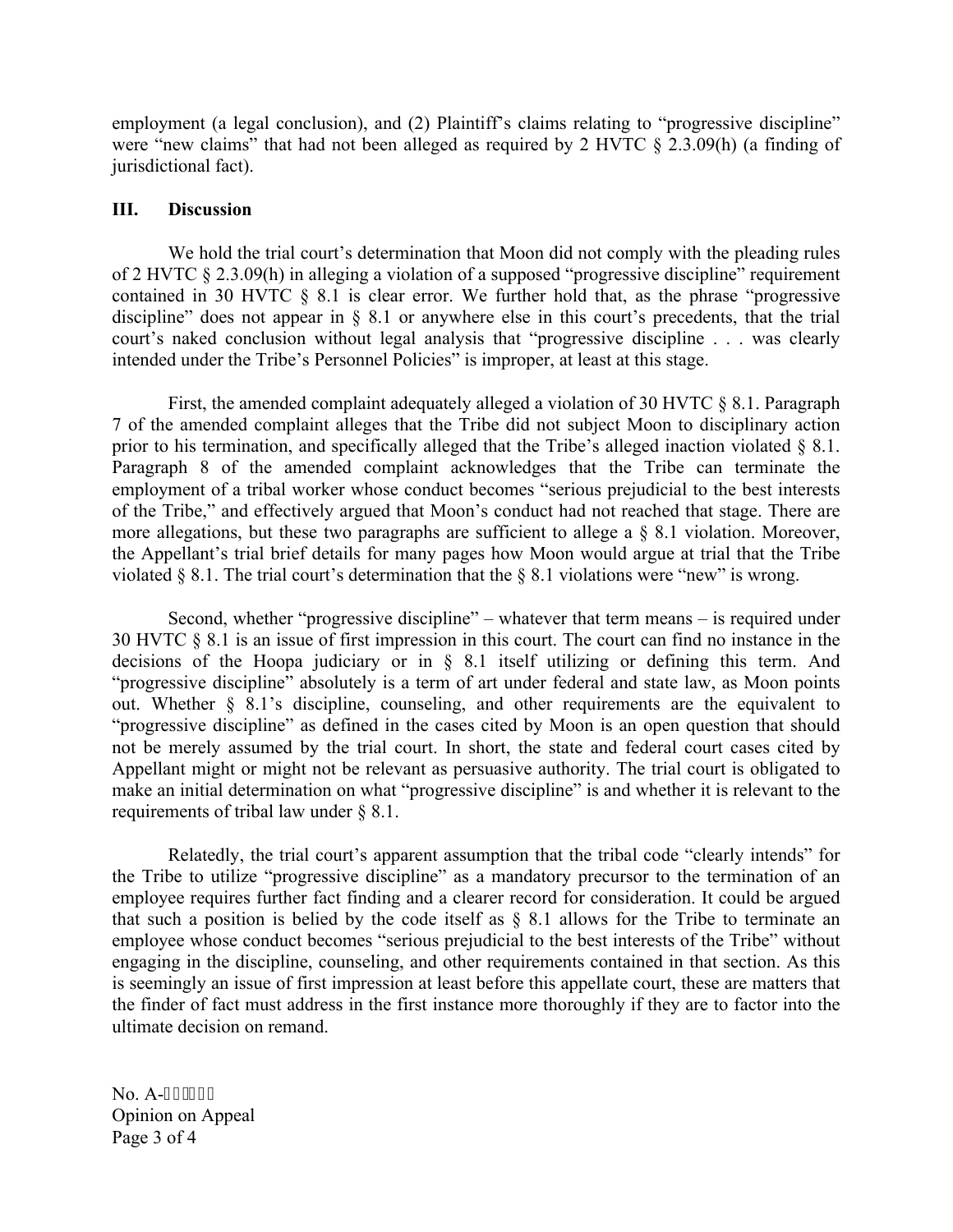## **IV. Conclusion**

This Court reverses in part and remands solely for revised written findings of fact and conclusions of law based on the evidence already taken in by the Tribal Court as to Moon's first cause of action in his amended complaint and upon the legal conclusions of this opinion.

### **NOW THEREFORE, IT IS ORDERED**:

The Tribal Court's decision is **REVERSED** in part and **AFFIRMED** in part and **REMANDED** for further action in accordance with this opinion.

**DATED** this 27<sup>th</sup> day of August, 2018.

For the Panel:

Lisa L. Atkinson Chief Judge

Matthew L.M. Fletcher Judge

Daniel A. Brown Judge

No. A-18-002 Opinion on Appeal Page 4 of 4